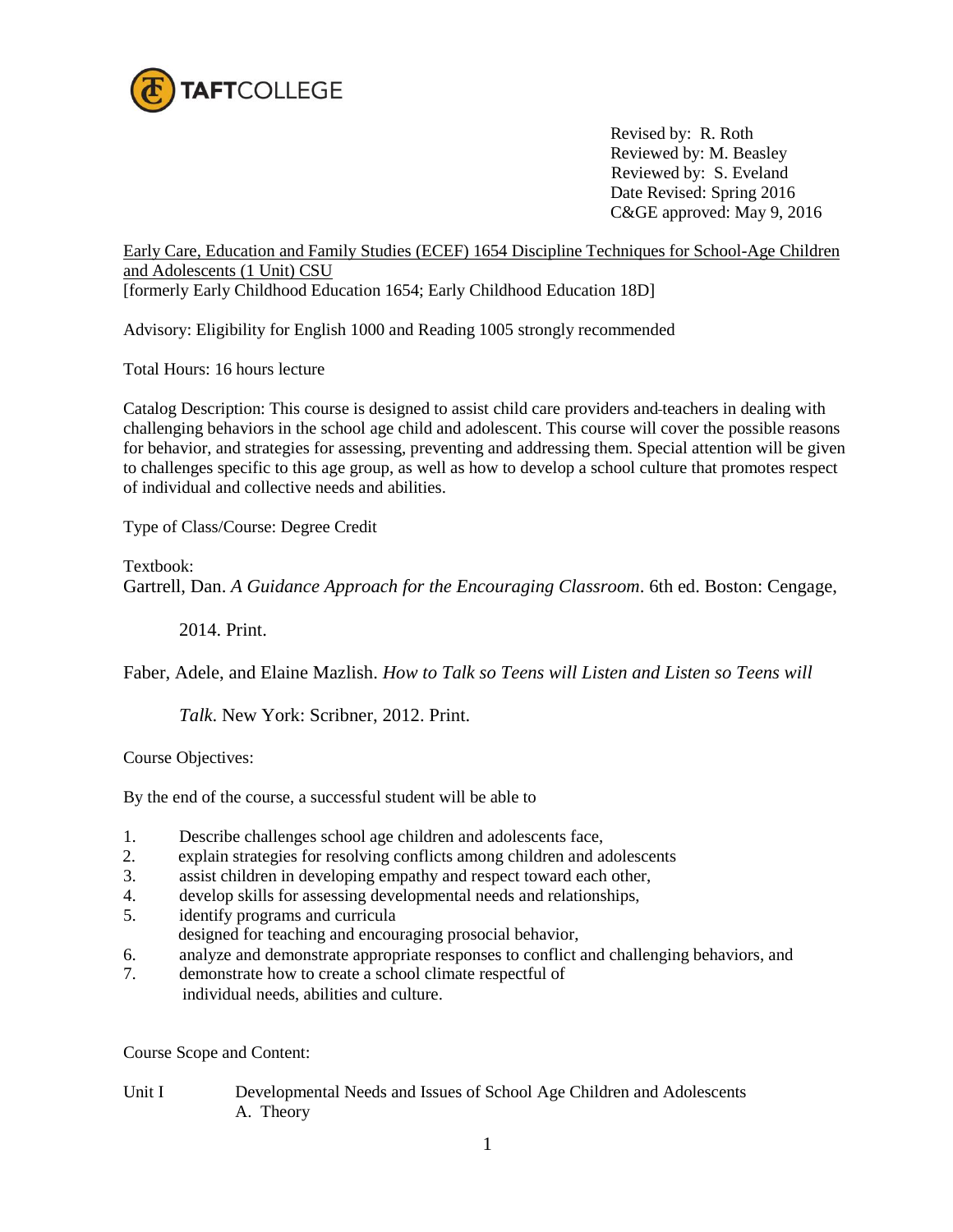

Learning Activities Required Outside of Class

2. Completing required reading 3. Writing in their journals

1. Films of videos when available

1. Written assignments, including a. journal entries

2. Skill demonstrations, including a. presentations 3. Other examinations, including

a. essay

6. Peer interactions and problem solving

b. self-assessment inventory on class presentations

1. Designing and using activities from the workbooks

doing the following:

Methods of Instruction:

3. Visiting specialists 4. Class presentations 5. Readings and evaluations

Methods of Evaluation:

2. Workshops

|          | <b>B.</b> Developmental Issues                                              |  |
|----------|-----------------------------------------------------------------------------|--|
|          | C. Risky Behavior, Peer Pressure, Moral Development, Stress and Self Esteem |  |
| Unit II  | Foundations of a Guidance Approach and Discipline                           |  |
|          | The Guidance Tradition<br>А.                                                |  |
|          | Discipline Techniques<br>Β.                                                 |  |
|          | C.<br>Consequences that are Respectful                                      |  |
| Unit III | Building the Encouraging Classroom and Respectful School Climate            |  |
|          | Creating a Climate for the Encouraging Classroom<br>А.                      |  |
|          | Programs and Resources<br><b>B.</b>                                         |  |
|          | The Role of the Teacher and Parent<br>C.                                    |  |
|          | D.<br>Communication between Home and School                                 |  |
| Unit IV  | Solving Problems in the Encouraging Classroom                               |  |
|          | Guiding Children to Problem Solve<br>А.                                     |  |
|          | В.<br><b>Teaching Conflict Resolution Skills</b>                            |  |
|          | <b>Respectful Consequences</b><br>C.                                        |  |
|          | Natural and Logical Consequences<br>D.                                      |  |
|          | Е.<br>Including Children and Adolescents                                    |  |

The students in this class will spend a minimum of 2 hours per week outside of the regular class time

2